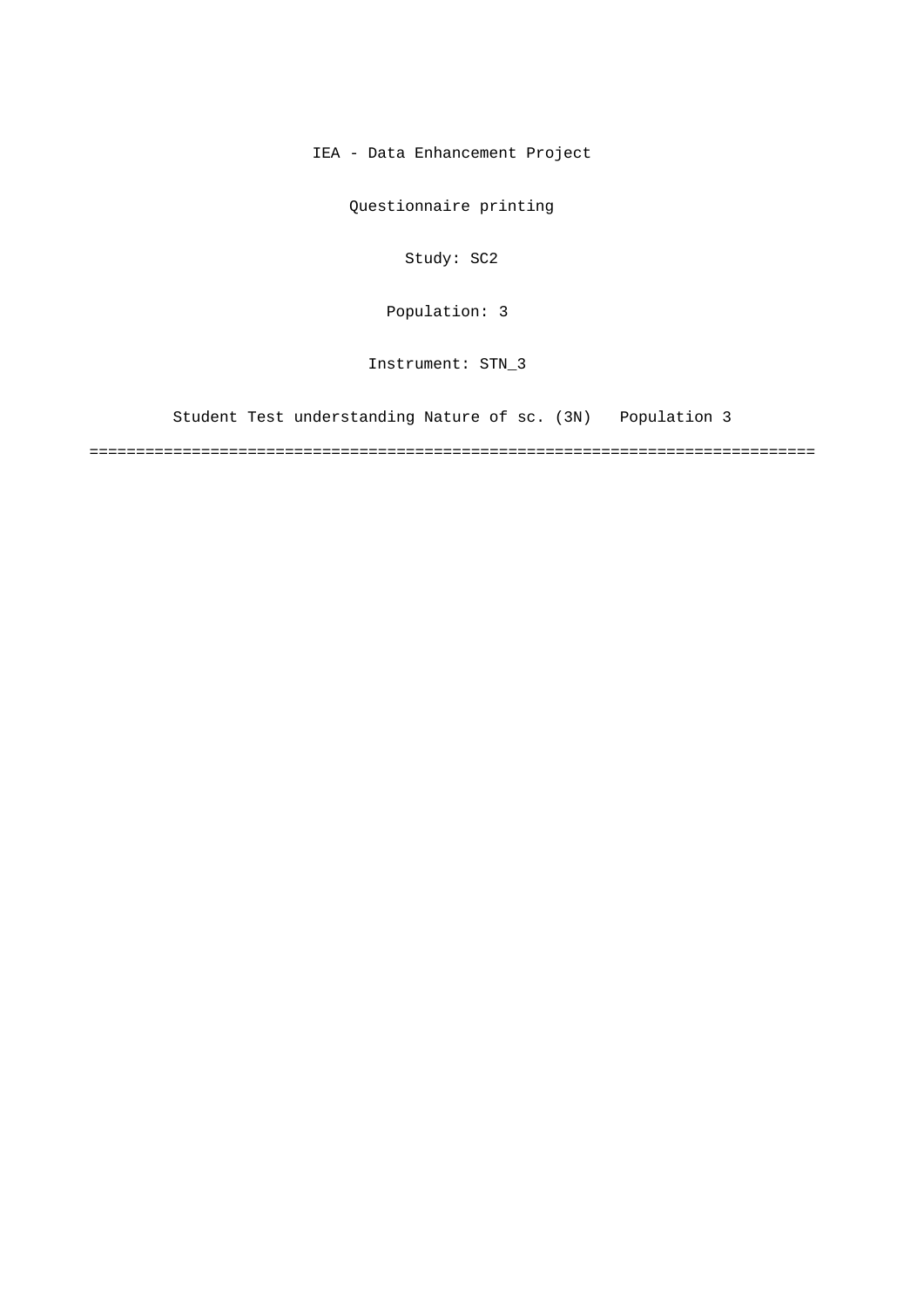| 1            |                                     | When viewed from the Earth the Sun and the Moon appear to be about the<br>same size in the sky. What is the reason?                                                          |
|--------------|-------------------------------------|------------------------------------------------------------------------------------------------------------------------------------------------------------------------------|
|              | Α<br>B<br>$\mathsf{C}$              | They are both large bodies compared to the Earth.<br>The Moon reflects the Sun's light.<br>The Moon is smaller than the Earth.                                               |
|              | D                                   | The distance from the Sun to the Earth is greater than the<br>distance from the Moon to the Earth.                                                                           |
|              | Е                                   | They are both important parts of the solar system.<br><u> 1999 - Alexandr Alexandr Alexandr Alexandr Alexandr Alexandr Alexandr Alexandr Alexandr Alexandr Alexandr Alex</u> |
| <b>P3N01</b> |                                     |                                                                                                                                                                              |
| 2            |                                     | Why is a day on the planet Mars slightly longer than a day on Earth?                                                                                                         |
|              | Α                                   | The distance from the Sun to Mars is greater than the<br>distance from the Sun to Earth.                                                                                     |
|              | В                                   | It takes longer for Mars to complete one revolution around                                                                                                                   |
|              | C                                   | the Sun.<br>It takes longer for Mars to complete one turn on its axis.                                                                                                       |
|              | D<br>Е                              | Mars has two moons but Earth has only one.<br>Mars has a smaller diameter than the Earth.                                                                                    |
| P3N02        |                                     |                                                                                                                                                                              |
|              | radiation?<br>Α<br>B<br>C<br>D<br>Е | of the Sun would the heat collector receive the most intense solar<br>[ Picture ]<br>Position A<br>Position B<br>Position C<br>Position D<br>Position E                      |
| P3N03        |                                     |                                                                                                                                                                              |
| 4            |                                     | Which statement best describes how the surface of the Earth changes over<br>billions of years?                                                                               |
|              | Α                                   | A flat surface is gradually pushed up into steeper and<br>steeper mountains until the world is covered with mountains.                                                       |
|              | B                                   | Very steep mountains gradually wear down until most of the<br>world is worn down to sea level.                                                                               |
|              | $\mathsf{C}$                        | Very steep mountains gradually wear down into flat surfaces<br>that may be again pushed up into mountains, and so on over<br>and over again.                                 |
|              | D                                   | Very steep mountains and flat plains stay side by side for<br>billions of years with little change.                                                                          |
|              | Ε                                   | Very steep mountains are gradually pulled down by gravity<br>into flat surfaces that may be again pushed up into<br>mountains, and so on over and over again.                |
| P3N04        |                                     |                                                                                                                                                                              |
|              |                                     |                                                                                                                                                                              |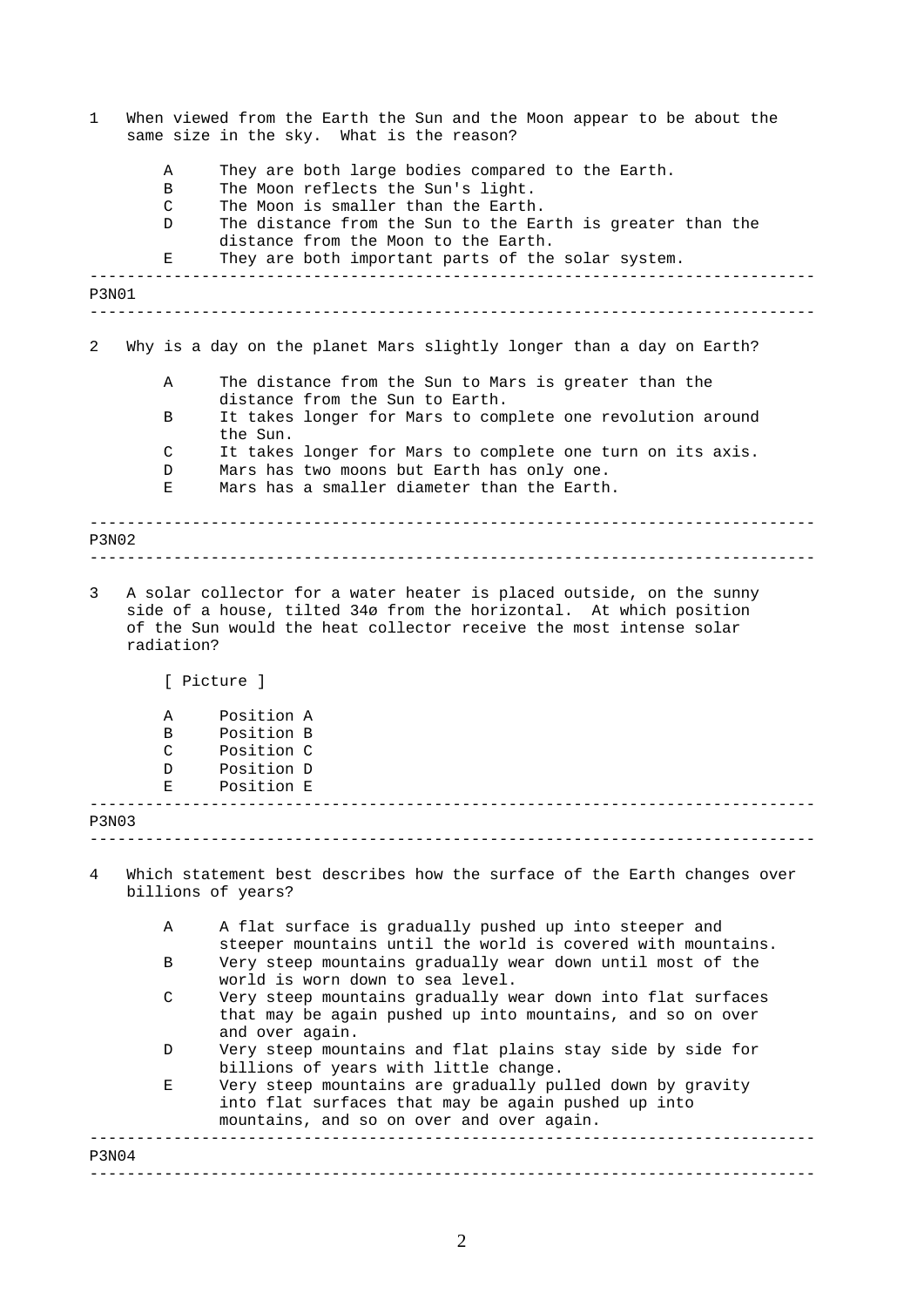<span id="page-2-0"></span>------------------------------------------------------------------------------ ------------------------------------------------------------------------------ ------------------------------------------------------------------------------ ------------------------------------------------------------------------------ ------------------------------------------------------------------------------ ------------------------------------------------------------------------------ ------------------------------------------------------------------------------ ------------------------------------------------------------------------------ 5 An experiment was conducted to determine whether bile aided in the digestion of fats. Whenever pancreatic juice was mixed with fats a small amount of the fat was digested. Whenever pancreatic juice and bile were mixed with fat, the fat was completely digested. When bile was mixed alone with fat, there was no digestion. This was interpreted as showing that bile aided in the digestion of fats. Which of the following statements best describes this interpretation? A justified B unjustified because it does not answer the question C unjustified because the experiment lacks a control D unjustified because the data are inadequate E unjustified because it is contradicted by the data P3N05 6 Seeds are planted in a flask as illustrated below. Water is added to the flask each day for two weeks. The flask shows a daily loss of weight. Which of the following is the best explanation of this weight loss? [ Picture ] A The original water evaporates within the first day. B Carbon dioxide is lighter in weight than ordinary air. C Seed material is changed to leaves and roots that weigh less. D The seedlings use starch in the seeds and give off gases that escape. E Dry air enters through the stopper and replaces the moist air in the flask. P3N06 7 When is an egg released in human females? A about 2 days after menstruation begins B about 9 days after menstruation begins C about 14 days after menstruation begins D about 20 days after menstruation begins E about 28 days after menstruation begins P3N07 8 Why are human females more likely than males to be carriers of venereal (sexually transmitted) diseases? A Early symptoms are not as obvious in females. B It is easier for females to catch venereal diseases. C It is more difficult to cure venereal diseases in females. D Hormones in the male weaken the effects of the disease. E The symptoms are suppressed by some contraceptive methods used by females. P3N08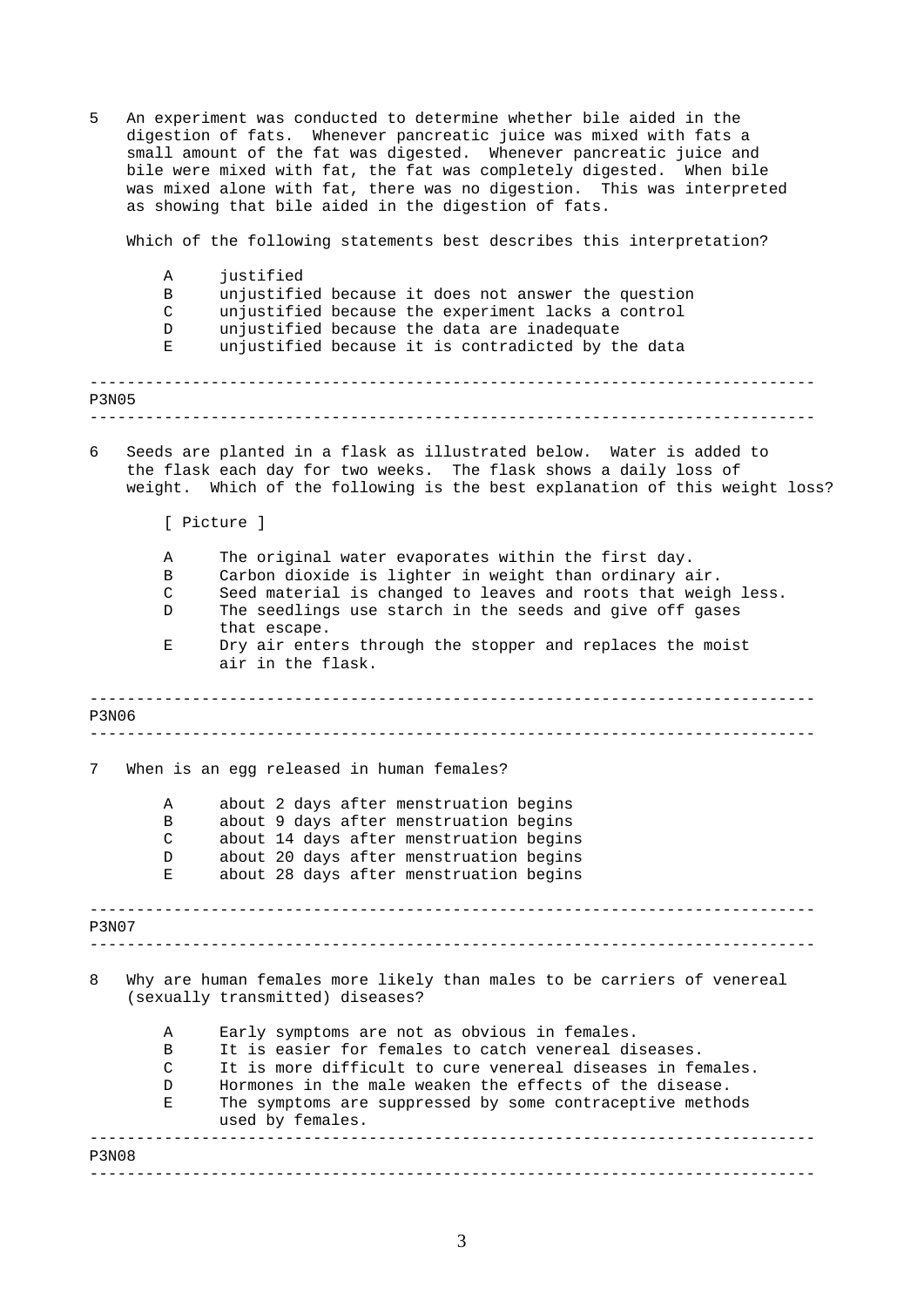| 9            | have long necks?                      | Which one of the following is the most plausible reason why giraffes                                                                                                                                                                                                                                                                                                                                                                                                                                                                                             |                            |            |                   |                  |
|--------------|---------------------------------------|------------------------------------------------------------------------------------------------------------------------------------------------------------------------------------------------------------------------------------------------------------------------------------------------------------------------------------------------------------------------------------------------------------------------------------------------------------------------------------------------------------------------------------------------------------------|----------------------------|------------|-------------------|------------------|
|              | Α                                     | Stretching to get food in high trees has made their necks<br>longer.                                                                                                                                                                                                                                                                                                                                                                                                                                                                                             |                            |            |                   |                  |
|              | В                                     | There is something inside a giraffe causing its neck to<br>grow continually.                                                                                                                                                                                                                                                                                                                                                                                                                                                                                     |                            |            |                   |                  |
|              | $\mathsf{C}$                          | Giraffe food contains vitamins which cause vertebrae to<br>lengthen.                                                                                                                                                                                                                                                                                                                                                                                                                                                                                             |                            |            |                   |                  |
|              | D                                     | Giraffe necks have gradually grown longer over a period of<br>time, but we don't know why.                                                                                                                                                                                                                                                                                                                                                                                                                                                                       |                            |            |                   |                  |
|              | Е                                     | Giraffes born with the longest necks have been able to stay<br>alive when food was scarce and have passed this trait on to<br>their offspring.                                                                                                                                                                                                                                                                                                                                                                                                                   |                            |            |                   |                  |
| <b>P3N09</b> |                                       |                                                                                                                                                                                                                                                                                                                                                                                                                                                                                                                                                                  |                            |            |                   |                  |
| 10           | Α<br>В                                | The graph refers to the growth of<br>human population. The solid-line (#)<br>section of the curve is based on actual<br>data, while the dashed-line (-) sections<br>are based on computer estimates.<br>Can the slope of the line representing<br>actual data remain the same indefinitely?<br>Yes, man will find a way to<br>produce an infinite food supply.<br>Yes, man will migrate to other<br>planets.                                                                                                                                                     | 32<br>28<br>24<br>20<br>16 | Population | (in 100 millions) | #<br>#<br>#<br># |
|              | C                                     | Yes, man will find other energy                                                                                                                                                                                                                                                                                                                                                                                                                                                                                                                                  | 12 <sup>2</sup>            |            |                   | #<br>$\#$        |
|              | D                                     | sources.<br>No, the slopes of lines never<br>remain the same.                                                                                                                                                                                                                                                                                                                                                                                                                                                                                                    |                            |            |                   | $\#$             |
|              | Е                                     | No, when the limit of food supply<br>and other resources of the earth<br>is reached, the population will<br>also reach its limit.                                                                                                                                                                                                                                                                                                                                                                                                                                | 8<br>4                     | 0<br>AD    | 1000<br>AD.       | 2000<br>AD       |
| P3N10        |                                       |                                                                                                                                                                                                                                                                                                                                                                                                                                                                                                                                                                  |                            |            |                   |                  |
| 11           | best explanation?<br>Α<br>B<br>C<br>D | It has been noticed in recent years that the proportion of insects<br>surviving after exposure to certain insecticides has shown a gradual<br>increase with succeeding generations. Of the following, which is the<br>World changes in climate have provided a new environment.<br>Offspring of insects which have been exposed to the<br>insecticide have inherited an immunity.<br>Elimination of the less resistant strains gives the<br>resistant ones a greater chance of success.<br>Changes in the habits of the insects have enabled them to<br>survive. |                            |            |                   |                  |
|              | Е                                     | The insecticide causes favourable mutations.                                                                                                                                                                                                                                                                                                                                                                                                                                                                                                                     |                            |            |                   |                  |

------------------------------------------------------------------------------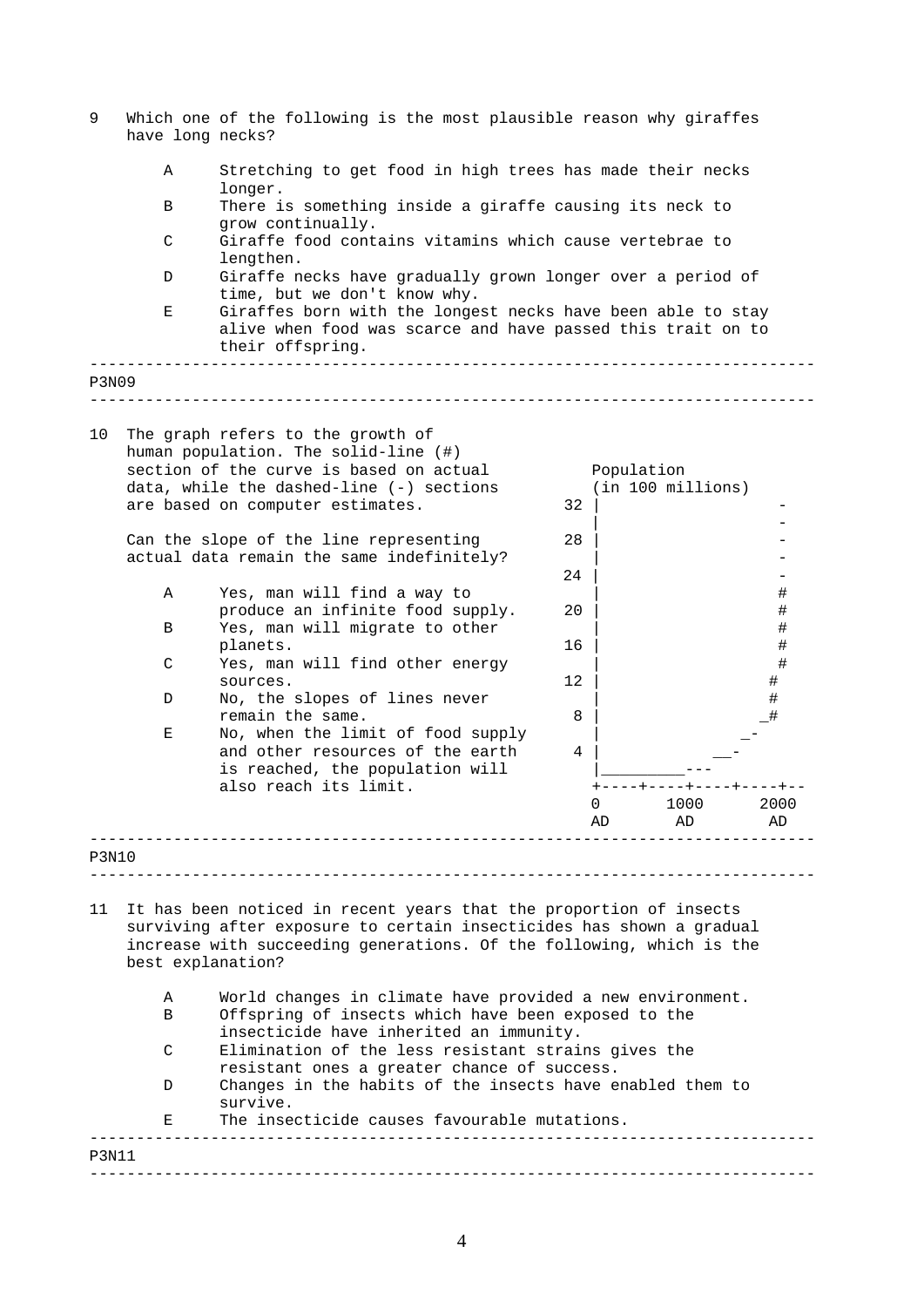12 The freezing point of a liquid is the temperature at which it freezes. The boiling point is the temperature at which it boils.

Which one of the entries in the following table shows how the freezing point and boiling point of salt water compare with those of pure water?

| lower than pure water<br>higher than pure water |
|-------------------------------------------------|
|                                                 |
|                                                 |
| lower than pure water                           |
| higher than pure water                          |
| same as pure water                              |
|                                                 |
|                                                 |

13 The Galapagos Islands in the Pacific are believed never to have been connected to the mainland. In the Islands there are about 14 species of finch-like birds with few obvious relatives except on the South American mainland. The finches vary from island to island. There is a close resemblance between species in plumage, calls, nests, and eggs, but each species differs greatly in beak structure according to the diet. The species do not interbreed and do not compete for food.

It is stated on this evidence that isolation from the South American mainland and different habitats on the Islands are important factors in the production of new species.

|                                                              | A                                                                | The statement is supported by the information given.                                      |  |  |  |
|--------------------------------------------------------------|------------------------------------------------------------------|-------------------------------------------------------------------------------------------|--|--|--|
|                                                              | B                                                                | The statement is not supported by the information given.                                  |  |  |  |
| The statement is contradicted by the information given.<br>C |                                                                  |                                                                                           |  |  |  |
|                                                              | D                                                                | The statement is known to be false but this is not supported<br>by the information given. |  |  |  |
|                                                              | Е                                                                | No relevant information is given.                                                         |  |  |  |
| <b>P3N13</b>                                                 |                                                                  |                                                                                           |  |  |  |
|                                                              |                                                                  |                                                                                           |  |  |  |
|                                                              |                                                                  |                                                                                           |  |  |  |
| 14                                                           | Paint applied to an iron surface prevents the iron from rusting. |                                                                                           |  |  |  |
|                                                              |                                                                  | Which one of the following provides the best reason?                                      |  |  |  |
|                                                              | A                                                                | It prevents nitrogen from coming in contact with the iron.                                |  |  |  |
|                                                              | B                                                                | It reacts chemically with the iron.                                                       |  |  |  |
|                                                              | C                                                                | It prevents carbon dioxide from coming in contact with the iron.                          |  |  |  |
|                                                              | D.                                                               | It makes the surface of the iron smoother.                                                |  |  |  |
|                                                              | Е                                                                | It prevents oxygen and moisture from coming in contact with                               |  |  |  |
|                                                              |                                                                  | the iron.                                                                                 |  |  |  |
|                                                              |                                                                  |                                                                                           |  |  |  |
|                                                              |                                                                  |                                                                                           |  |  |  |
|                                                              |                                                                  |                                                                                           |  |  |  |

------------------------------------------------------------------------------

P3N14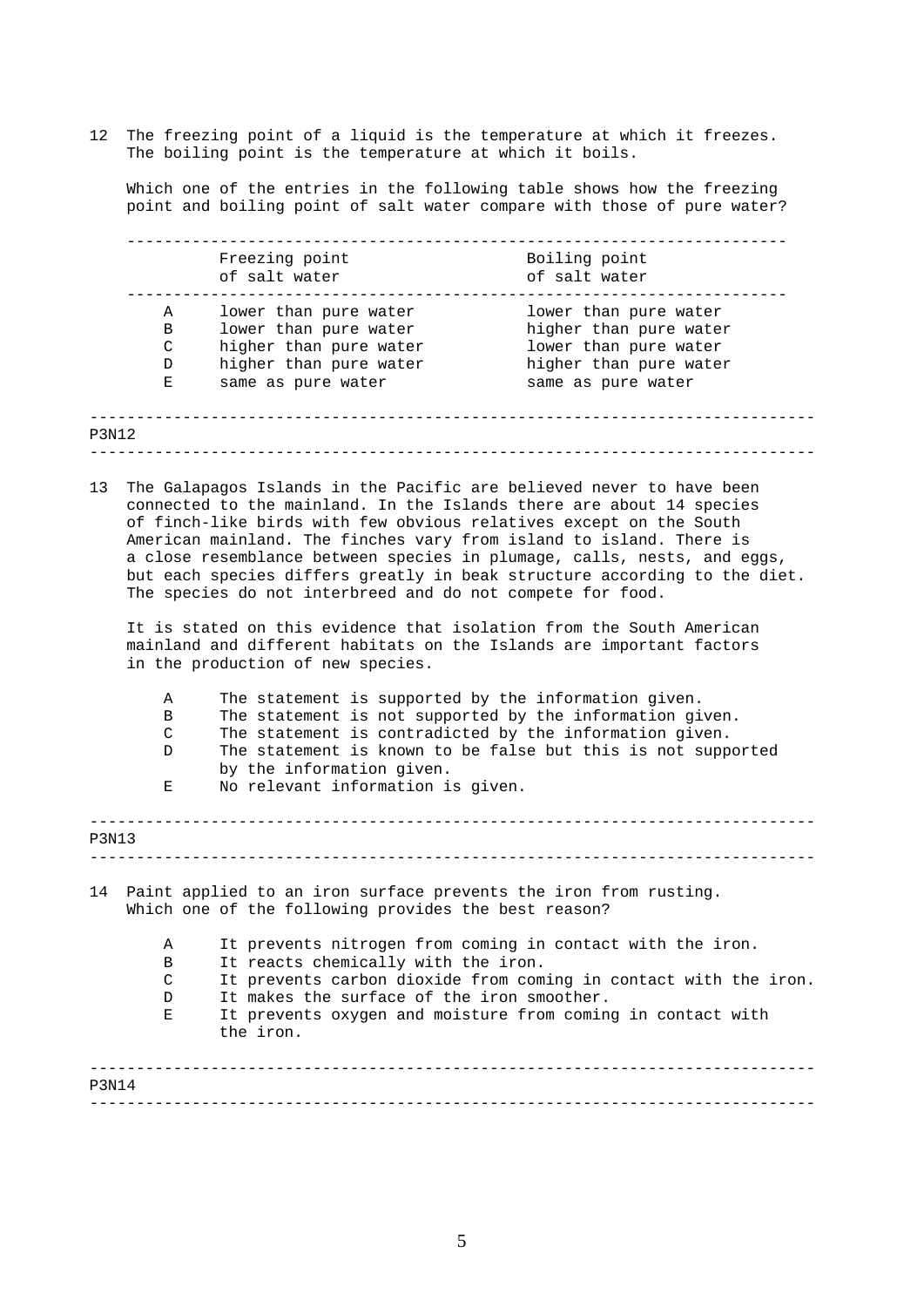- ------------------------------------------------------------------------------ ------------------------------------------------------------------------------ 15 A solution of substance X is added to a solution of substance Y. No colour change is observed. Which of the following would provide evidence that a chemical reaction had taken place although there was no change in colour? A Any product is soluble in water. B The solutions of X and Y can be mixed in all proportions and still give the same result. C There is a rise of temperature when the two solutions are mixed. D The final liquid is shown to be neutral by using an indicator. E The experiment gives the same result when different concentrations of the two solutions are used. P3N15
- 16 A person made the following statement.

"Some carbon atoms in the bread I ate last night may have once been part of a dinosaur's body."

Which one of the following is the best appraisal of the statement?

|              | Α                | This statement contradicts the law of conservation of matter.                                                               |
|--------------|------------------|-----------------------------------------------------------------------------------------------------------------------------|
|              | B                | This statement could not be true because dinosaurs lived so                                                                 |
|              | $\mathcal{C}$    | long ago.<br>This statement could be true because atoms are rarely created<br>or destroyed.                                 |
|              | D                | This statement could only be true if the bread was grown in<br>soil containing dinosaur fossils.                            |
|              | Е                | This statement could not be true because dinosaurs were<br>animals but wheat is a plant.                                    |
| <b>P3N16</b> |                  | ________________________________                                                                                            |
|              |                  |                                                                                                                             |
| 17           | a closed garage? | What poisonous gas will accumulate if a car motor is left running in                                                        |
|              | Α                | oxygen                                                                                                                      |
|              | B                | carbon dioxide                                                                                                              |
|              | C                | water vapour                                                                                                                |
|              | D                | carbon monoxide                                                                                                             |
|              | Е                | nitrogen                                                                                                                    |
| <b>P3N17</b> |                  |                                                                                                                             |
| 18           |                  | Which one of the following packaging materials is broken down most<br>rapidly by the action of bacteria in the environment? |
|              | Α                | qlass                                                                                                                       |
|              | В                | aluminium                                                                                                                   |
|              | C                | plastic                                                                                                                     |
|              | D                | paper                                                                                                                       |
|              | Е                | rubber                                                                                                                      |
| <b>P3N18</b> |                  |                                                                                                                             |
|              |                  |                                                                                                                             |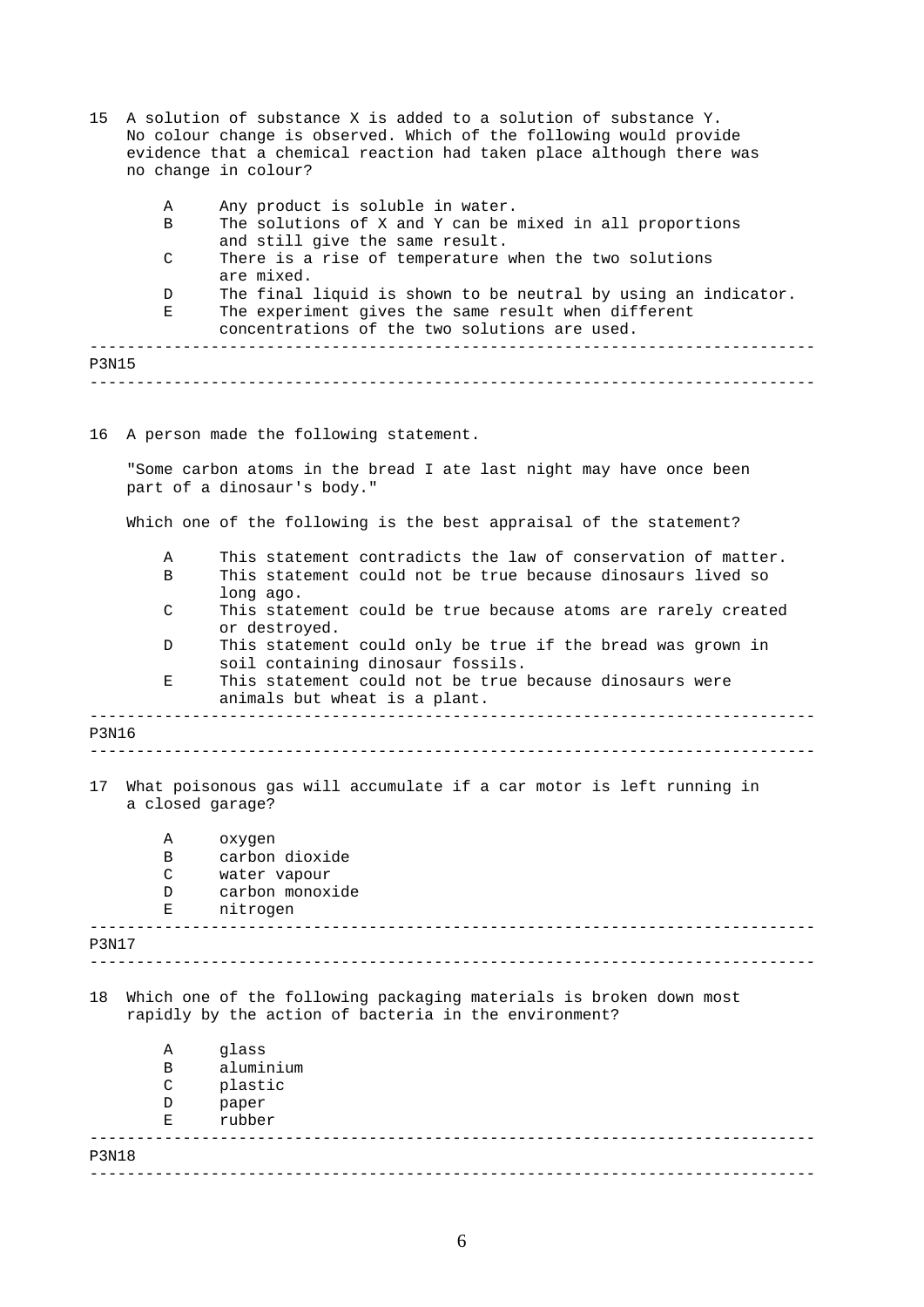19 Which one of the following is the best estimate of the mass of a motor car?

|              | Α             | 100 kg                                                                                                                                                                                                          |
|--------------|---------------|-----------------------------------------------------------------------------------------------------------------------------------------------------------------------------------------------------------------|
|              | В             | 1,000 kg                                                                                                                                                                                                        |
|              | $\mathsf C$   | 10,000 kg                                                                                                                                                                                                       |
|              | D             | 100,000 kg                                                                                                                                                                                                      |
|              | Е             | 1,000,000 kg                                                                                                                                                                                                    |
|              |               |                                                                                                                                                                                                                 |
| P3N19        |               |                                                                                                                                                                                                                 |
| 20           |               | Salt water is more dense than fresh water. A person loads up a boat in<br>a fresh water river, and then sails down the river towards the sea.<br>What will happen when the boat reaches the salt water?         |
|              | A             | There will be no difference in the level at which the boat<br>floats.                                                                                                                                           |
|              | В             | The boat will sink a little deeper into the water.                                                                                                                                                              |
|              | $\mathcal{C}$ | The boat will float a little higher in the water.                                                                                                                                                               |
|              | D             | The volume of water displaced by the boat will increase.                                                                                                                                                        |
|              | Ε             | The volume of water displaced by the boat will remain the same.                                                                                                                                                 |
| <b>P3N20</b> |               |                                                                                                                                                                                                                 |
| 21           |               | A heavy ball is attached to a string and swung in a circle. The string<br>breaks. Which arrow in the diagram below best represents the direction<br>in which the ball will travel just after the string breaks? |
|              | Α             | [ Picture of ball in orbit]<br>arrow 1                                                                                                                                                                          |
|              | B             | arrow 2                                                                                                                                                                                                         |
|              | C             | arrow 3                                                                                                                                                                                                         |
|              | D             | arrow 4                                                                                                                                                                                                         |
|              | Е             | arrow 5                                                                                                                                                                                                         |
| P3N21        |               |                                                                                                                                                                                                                 |
|              |               |                                                                                                                                                                                                                 |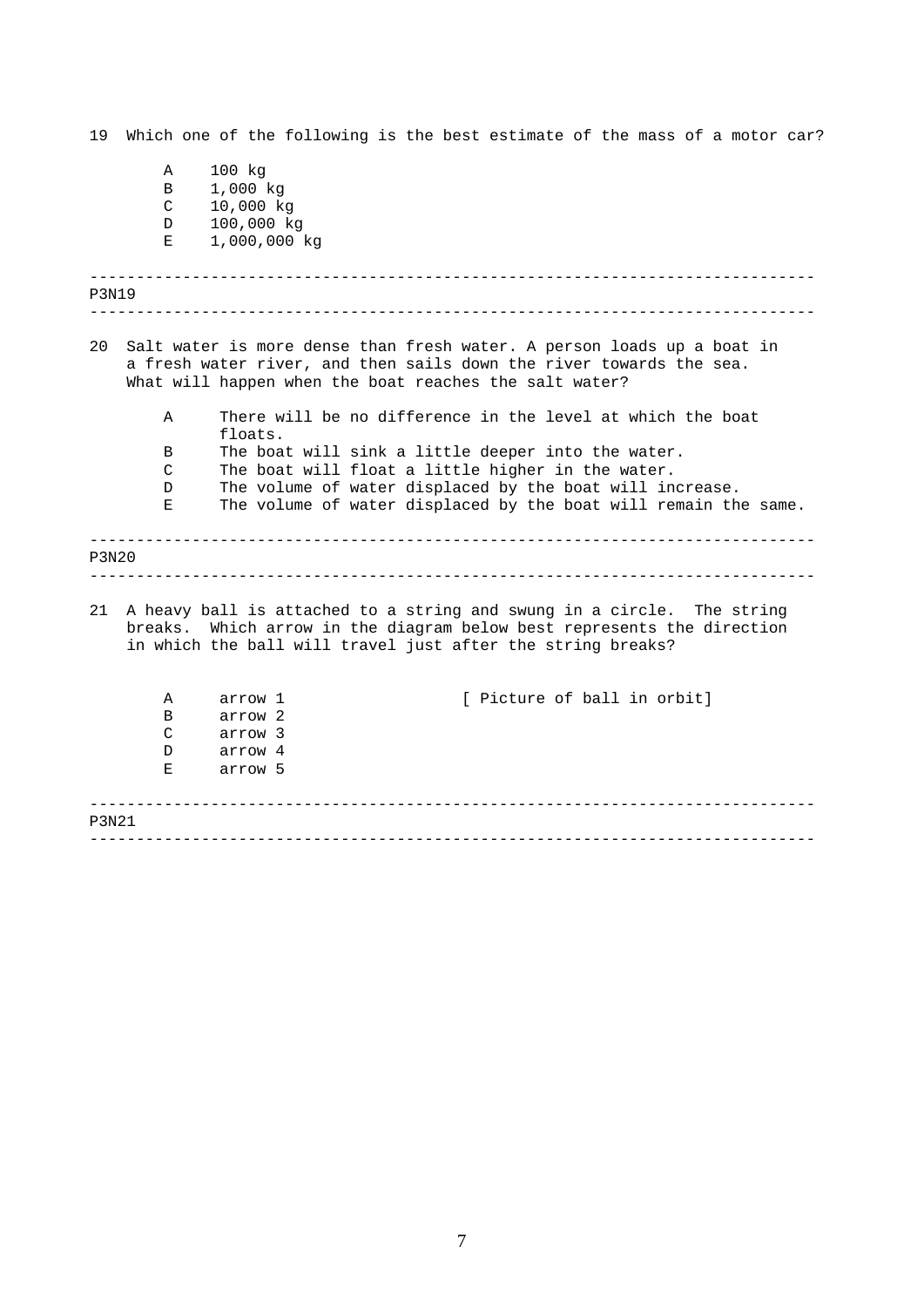22 The diagram below shows a system of pulley wheels linked by belts. Pulley A has a diameter of 20 cm. Pulley B consists of a large pulley of diameter 30 cm and a small pulley of 10 cm fixed together. Pulley C has a diameter of 10 cm. If Pulley A is turned through one complete revolution, how many revolutions are made by Pulley C?

|       |              |                                                 |                                 | $\left(\_\right)$                                                                                                                               |
|-------|--------------|-------------------------------------------------|---------------------------------|-------------------------------------------------------------------------------------------------------------------------------------------------|
|       |              |                                                 |                                 | Pulley C                                                                                                                                        |
|       |              | Pulley A                                        |                                 | $10 \text{ cm}$                                                                                                                                 |
|       |              | $20 \text{ cm}$                                 |                                 |                                                                                                                                                 |
|       |              |                                                 | Pulley B                        |                                                                                                                                                 |
|       |              |                                                 | $30 \text{ cm} + 10 \text{ cm}$ |                                                                                                                                                 |
|       | Α            | 5                                               |                                 |                                                                                                                                                 |
|       | В            | 6                                               |                                 |                                                                                                                                                 |
|       | C            | 12                                              |                                 |                                                                                                                                                 |
|       | D            | 13                                              |                                 |                                                                                                                                                 |
|       | Е            | 36                                              |                                 |                                                                                                                                                 |
| P3N22 |              |                                                 |                                 |                                                                                                                                                 |
|       |              |                                                 |                                 |                                                                                                                                                 |
| 23    |              |                                                 |                                 | Nuclear fission reactors contain a moderator, which may be made of<br>graphite, "heavy" water, etc. What is the main function of the moderator? |
|       | A            | to reduce the number of neutrons in the reactor |                                 |                                                                                                                                                 |
|       | В            | to slow down existing neutrons in the reactor   |                                 |                                                                                                                                                 |
|       | $\mathsf{C}$ |                                                 |                                 | to prevent reactions which release more than one neutron                                                                                        |
|       | D            | to prevent the reactor from overheating         |                                 |                                                                                                                                                 |
|       | Е            | the steam turbines                              |                                 | to tranfer the heat generated by the nuclear reactions to                                                                                       |
| P3N23 |              |                                                 |                                 |                                                                                                                                                 |
| 24    |              | the following best explains why this happened?  |                                 | Some air is pumped out of a sealed can and the can collapses. Which of                                                                          |
|       | Α            | Air inside the can collapsed.                   |                                 |                                                                                                                                                 |
|       | В            | Pumping out the air weakened the can.           |                                 |                                                                                                                                                 |
|       | C            | The air inside the can condensed to form water. |                                 |                                                                                                                                                 |
|       | D            |                                                 |                                 | The air pressure inside the can became less than the                                                                                            |
|       |              | pressure outside the can.                       |                                 |                                                                                                                                                 |
|       | Ε            | molecules around the can.                       |                                 | Pumping the air out of the can increased the number of air                                                                                      |
| P3N24 |              |                                                 |                                 |                                                                                                                                                 |
|       |              |                                                 |                                 |                                                                                                                                                 |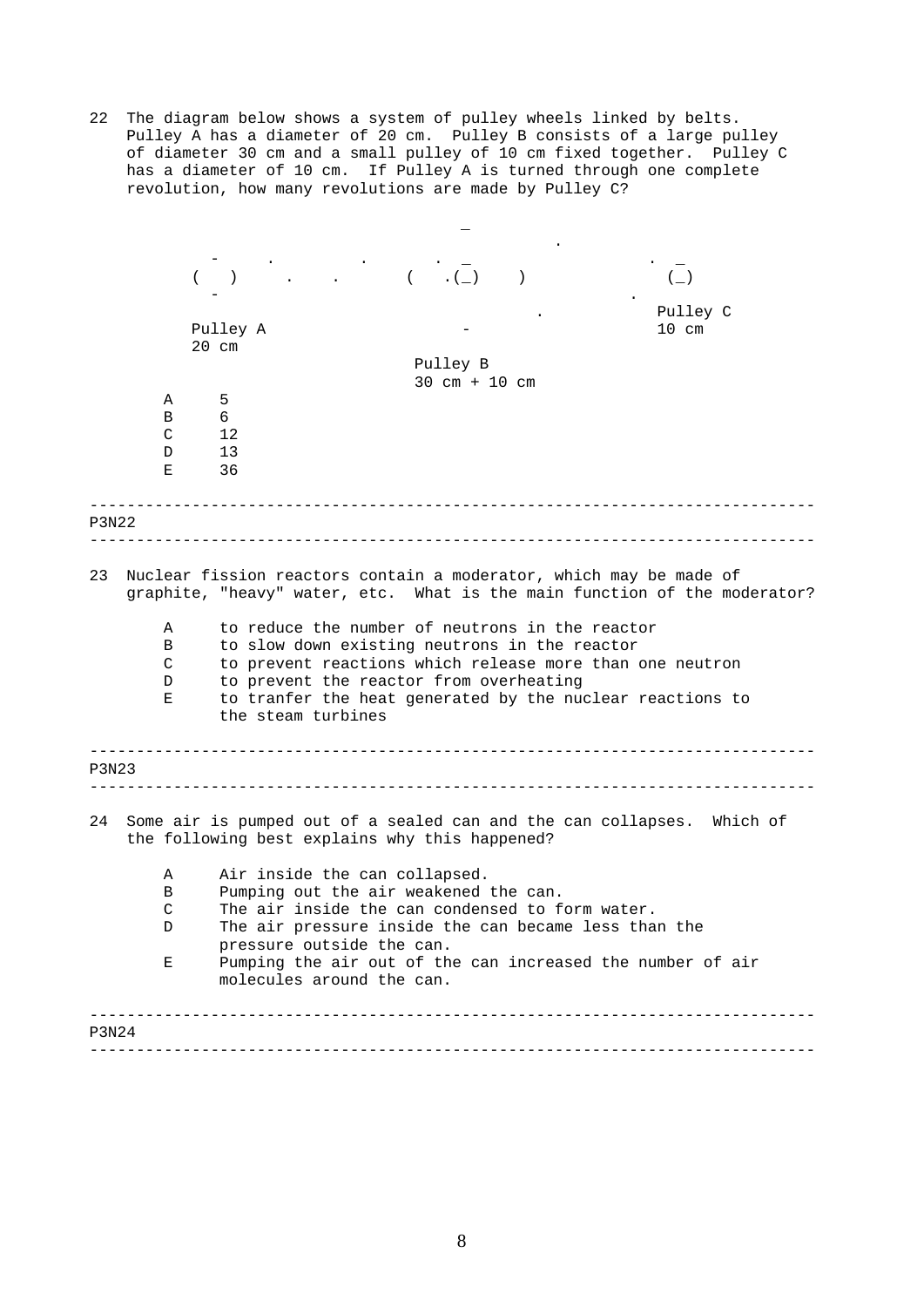25 Diagram 1 represents a rock suspended in water being weighed using a spring balance. Diagram 2 represents the same rock being weighed in petrol.



How would the readings of the spring balance on the two occasions compare?

|                                                                                                                                        | Α         | The reading of the spring balance in Diagram 1 would be                                                                                    |  |
|----------------------------------------------------------------------------------------------------------------------------------------|-----------|--------------------------------------------------------------------------------------------------------------------------------------------|--|
|                                                                                                                                        | B         | greater than the reading in Diagram 2.<br>The reading of the spring balance in Diagram 1 would be<br>the same as the reading in Diagram 2. |  |
|                                                                                                                                        | C         | The reading of the spring balance in Diagram 1 would be<br>less than the reading in Diagram 2.                                             |  |
|                                                                                                                                        | D         | It would depend on the type of rock.                                                                                                       |  |
|                                                                                                                                        | Е         | It would depend on the air pressure.                                                                                                       |  |
| P3N25                                                                                                                                  |           |                                                                                                                                            |  |
|                                                                                                                                        |           |                                                                                                                                            |  |
| 26<br>If a person is unconscious as a result of an accident, which one of the<br>following first-aid measures should *not* be applied? |           |                                                                                                                                            |  |
|                                                                                                                                        | Α         | Give the person a warm drink.                                                                                                              |  |
|                                                                                                                                        | B         | Check that there are no objects in the mouth that<br>interfere with breathing.                                                             |  |
|                                                                                                                                        | C         | Apply resuscitation if the person has stopped breathing.                                                                                   |  |
|                                                                                                                                        | D         | Check that the person is kept warm.                                                                                                        |  |
|                                                                                                                                        | Е         | Keep the person still.                                                                                                                     |  |
| P3N26                                                                                                                                  |           |                                                                                                                                            |  |
|                                                                                                                                        |           |                                                                                                                                            |  |
| 27                                                                                                                                     | of smoke? | Some people were trapped in a room when a building caught fire.<br>In which part of the room would they be most likely to find air free    |  |
|                                                                                                                                        | Α         | near the ceiling                                                                                                                           |  |
|                                                                                                                                        | B         | in the centre of the room                                                                                                                  |  |
|                                                                                                                                        | C         | near the floor                                                                                                                             |  |
|                                                                                                                                        | D         | near the walls of the room                                                                                                                 |  |
|                                                                                                                                        | Ε         | in a corner                                                                                                                                |  |
| P3N27                                                                                                                                  |           |                                                                                                                                            |  |
|                                                                                                                                        |           | ______________________________                                                                                                             |  |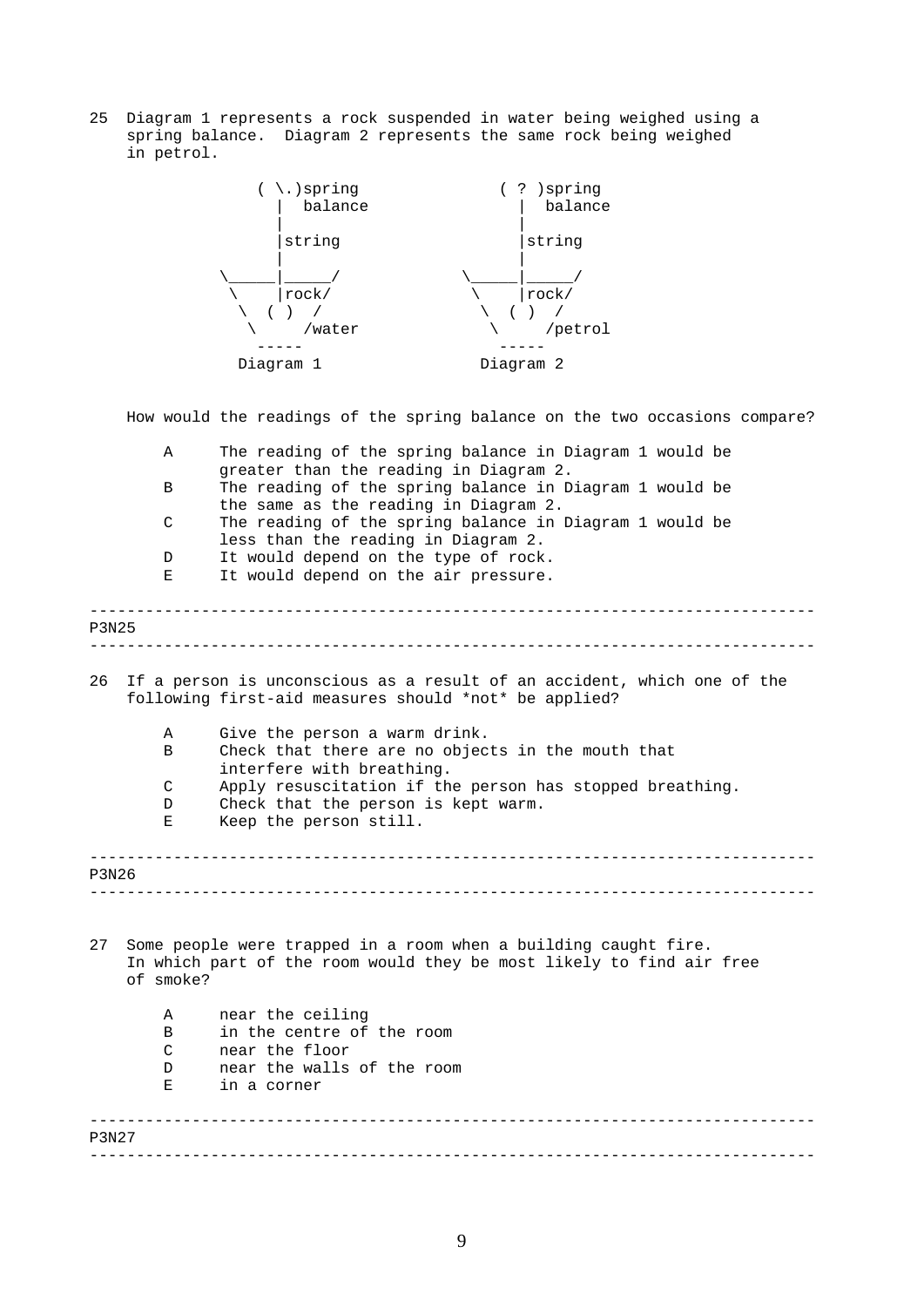- 28 If a person is bleeding as the result of a deep cut on the arm, which one of the following first-aid measures should \*not\* be applied?
	- A Raise the arm above the level of the heart.<br>B Apply a bandage firmly to the cut area.
	- B Apply a bandage firmly to the cut area.<br>C Apply pressure to the artery on the upp
	- Apply pressure to the artery on the upper arm.
	- D Lie the person on a flat surface.<br>E Place the arm in a warm salt solu
	- Place the arm in a warm salt solution.

|       | <b>P3N28</b> |                                                                                                                                                                                                     |  |  |  |  |
|-------|--------------|-----------------------------------------------------------------------------------------------------------------------------------------------------------------------------------------------------|--|--|--|--|
|       |              |                                                                                                                                                                                                     |  |  |  |  |
|       |              | 29 Vitamin C is found in fresh fruit and is important to the health of<br>humans. Which of the following is the most likely effect on a person<br>whose food intake does not have enough Vitamin C? |  |  |  |  |
|       | Α            | The blood fails to clot properly if the person receives a cut.                                                                                                                                      |  |  |  |  |
|       | B            | Ulcers develop on the skin and inside the mouth.                                                                                                                                                    |  |  |  |  |
|       | C            | The person's hair starts to fall out.                                                                                                                                                               |  |  |  |  |
|       | D.           | The bones become flexible and the legs start to bend.                                                                                                                                               |  |  |  |  |
|       | Е            | The person's ability to see objects in the dark is reduced.                                                                                                                                         |  |  |  |  |
| P3N29 |              |                                                                                                                                                                                                     |  |  |  |  |